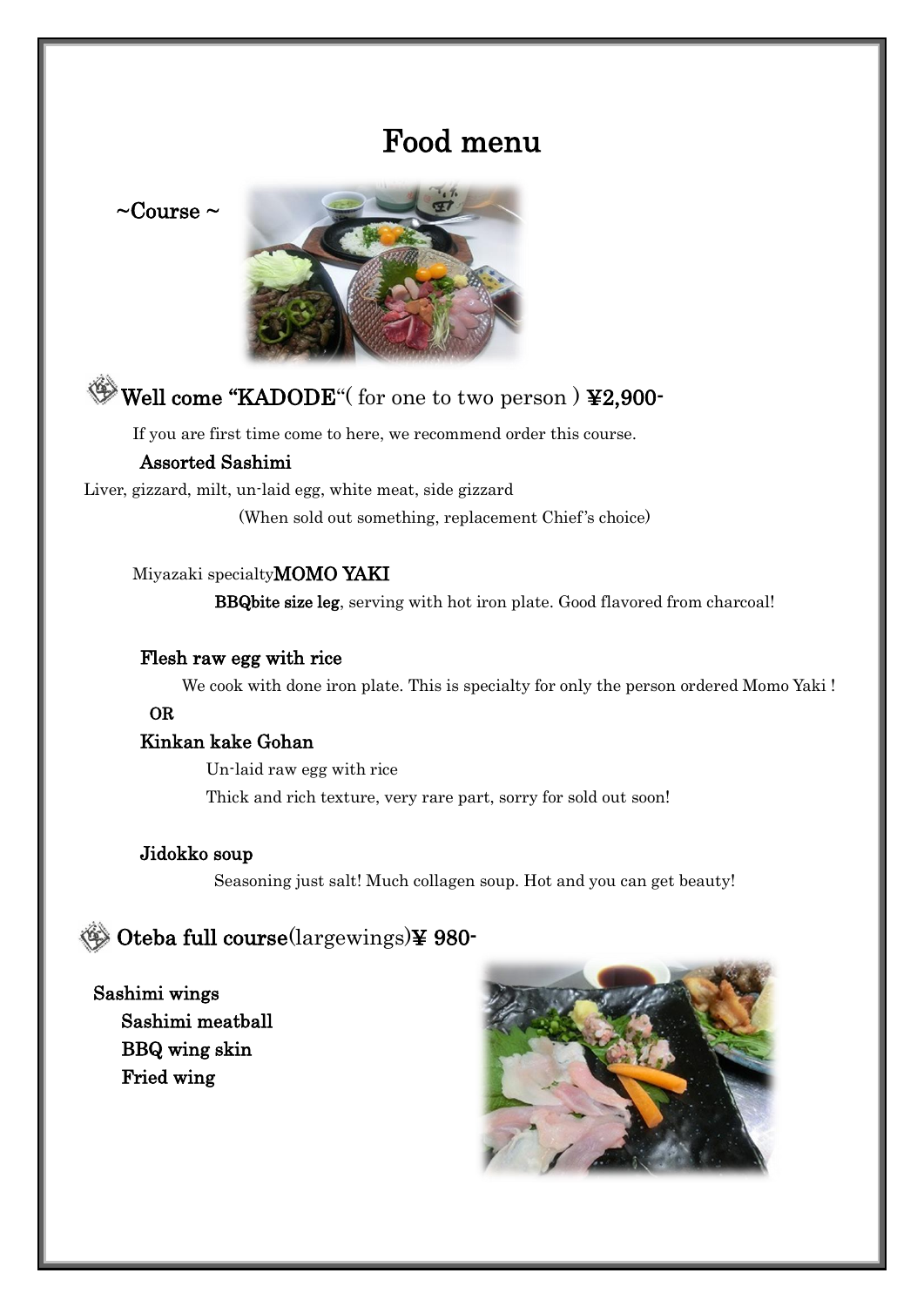## $\sim$ à la carte  $\sim$



Sashimi ( raw ) Assorted Sashimi ¥980- Liver, gizzard, milt, un-laid egg, white meat, side gizzard (When sold out something, replacement Chief's

choice)



### Jidokko Yukke(YUKHOE) ¥880-

Korean dish of seasoned raw Jidokko meat topped with a raw egg yolk





Sashimi meatball ¥580- Namerou ¥680- Mixed with miso and chopped Sashimi Jidokko untilslightly sticky



Tataki ¥780- Lightly roasted Sasimi with onion and Ponzu sauce Jyou-mune shoulder breast nice with fat and flavor Or Jyou-momo rare part of leg with softness juicy meaty texture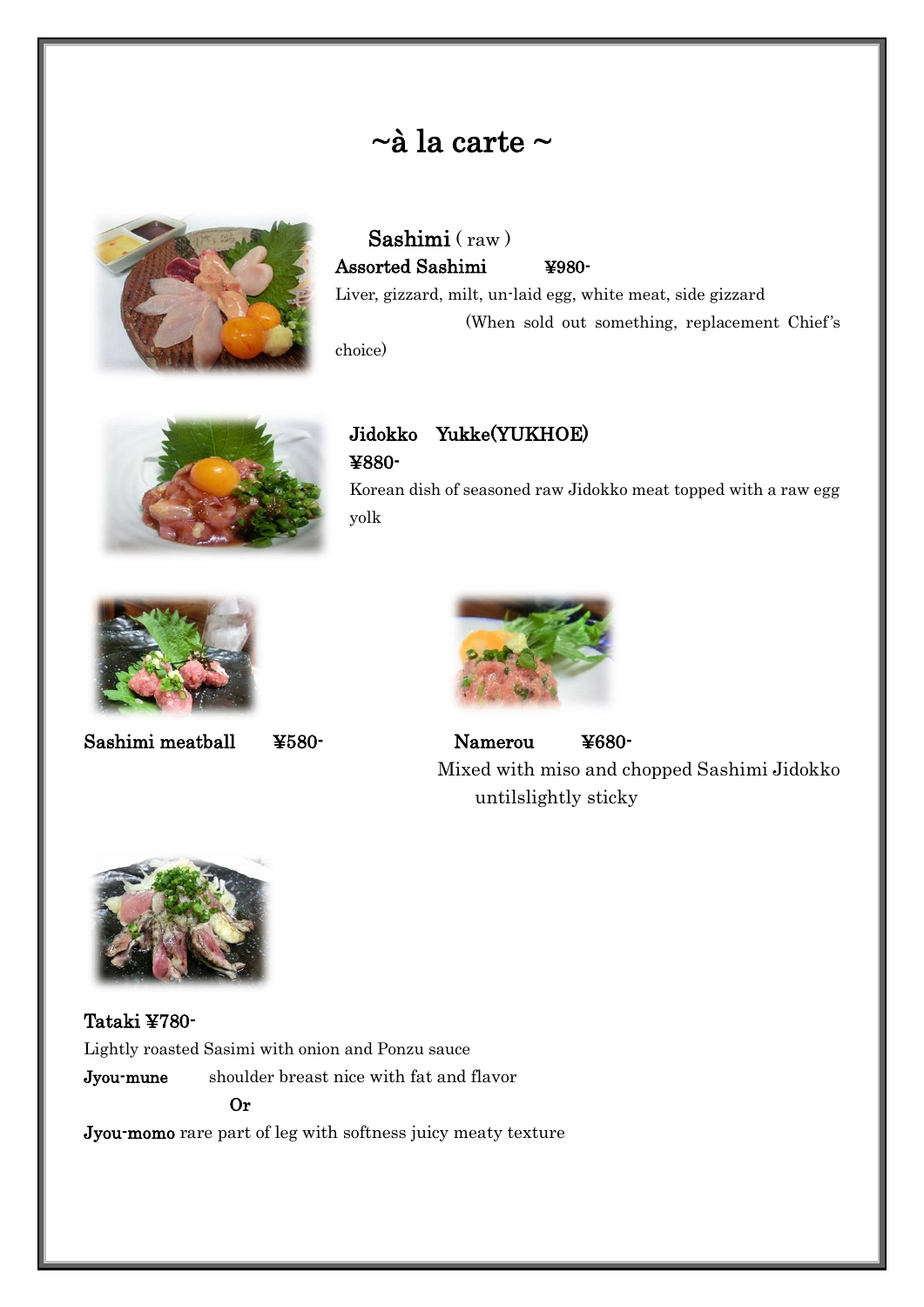

Kimo-aburi ¥780- Zuri-aburi ¥580- Grilled rare liver crisp outside and soft inside Sorry for sold out soon ! Very rare





Sori-sashi ¥880- The highest class leg meat Sashimi. Very rare part Try with chicken fat…. Taste likes horse Sashimi !?

Sorry for sold out soon !



## BBQ, Grill

Miyazaki specialty MOMO-YAKI Large ¥1,950- Mid. ¥1,280- Small l¥980-

Our famous BBQ bite size leg, serving with hot iron plate. Good flavored from charcoal!

Kadode specialty Maze-yaki Large ¥1,750- Mid. ¥1,150- Small ¥880-

Mixed BBQ; breast, neck, diaphragm, skin and more

※ Not included Momo( leg meat ) with this plate ※Kadode famous Maze Yaki of your one choice ¥680-

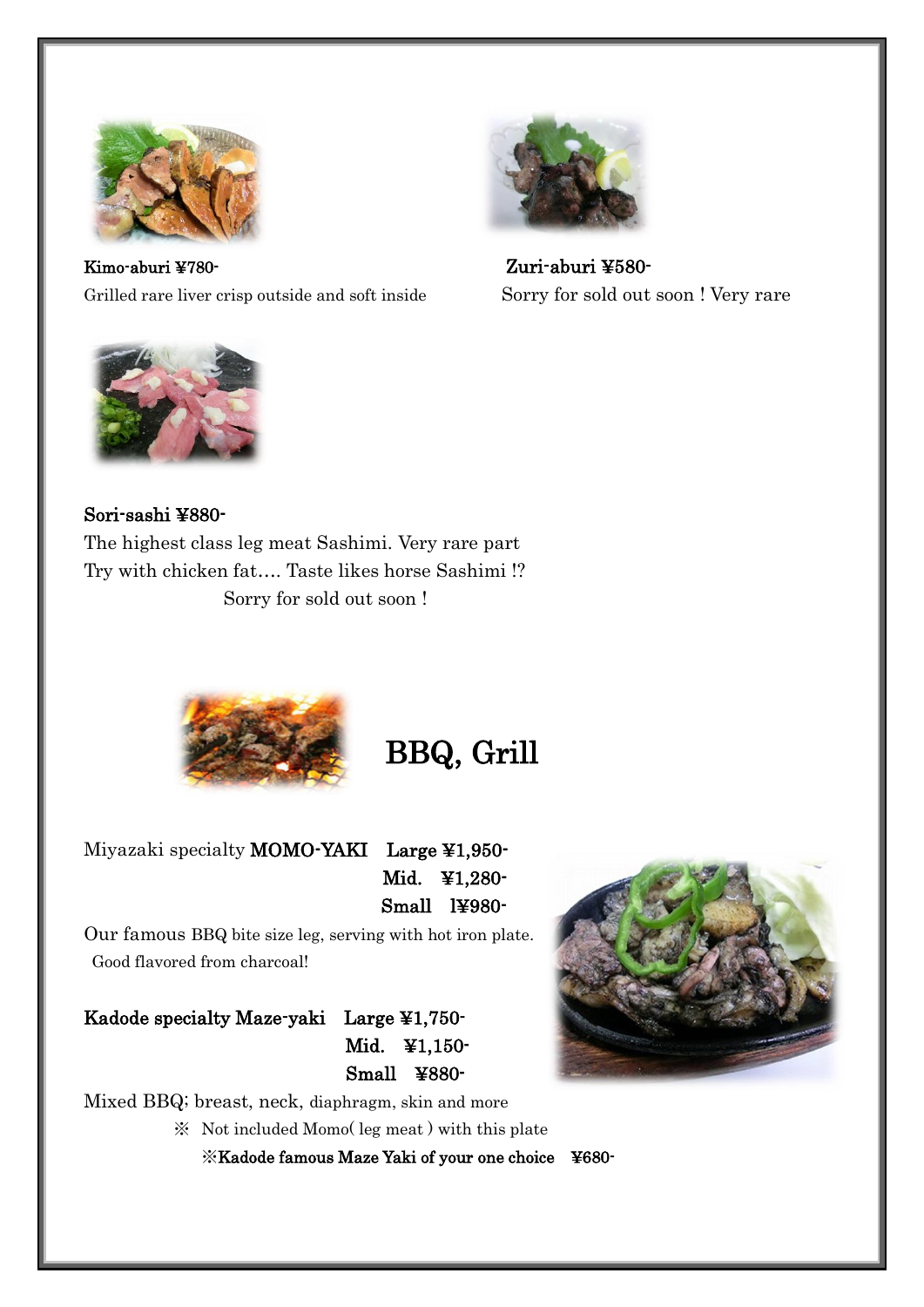



Bonjiri-Yaki ¥380 Niku-tuki Shirako Yaki ¥580- BBQ tail **Mune-Nankotsu Yaki ¥580** BBQ milt with Ponzu sauce BBQ breast meat with cartilage







Segimo Yaki ¥580- Oteba barabara Yaki ¥430- Tori Hanbagu ¥680- BBQ kidney. First come ! BBQ big wings cut bit size Hamburg with for easy eat onion butter sauté onion



## Fried



Jidokko Nanman Miyazaki is the birthplace of this dish. ¥780-Deep-fried Jidokko marinated in a special sauce. Serve with tartar.





Oteba ippon maru-age ¥430- Niku-tuki Hone-tuki Hone-tuki Seseri Ippon Age Deep-fried whole big wing. Mune-Nankotsu Kara-age ¥580 (2 pieces) ¥380- Providing satisfactory feeling! Deep-fried breast meat Deep-fried neck meat



with cartilage with bone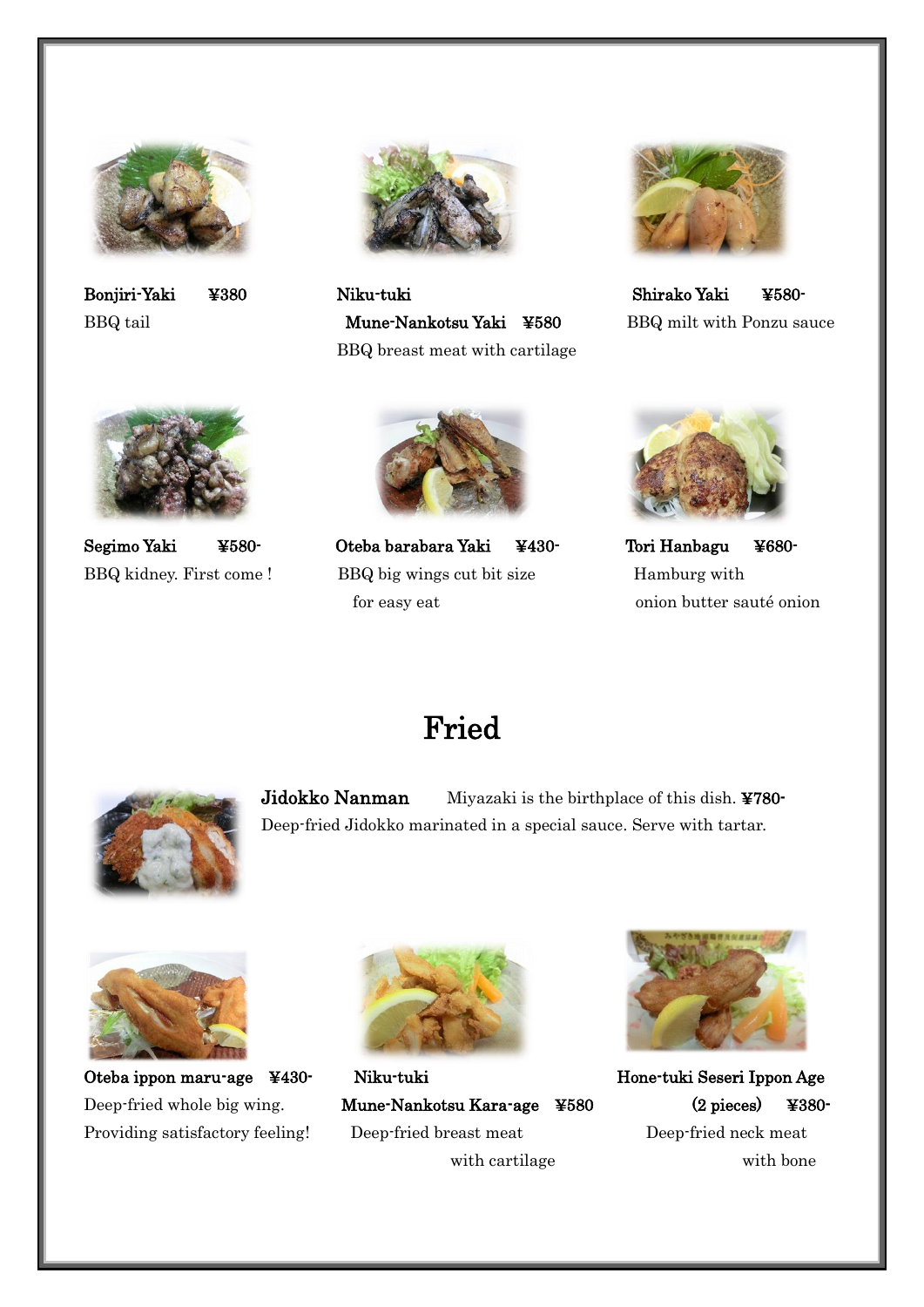## Vege.



with Miso dressing in a hot dressing Fresh pickled cabbage



Nama-Yasai Mori ¥480- Piri-kara kyuri ¥300- Irodori Kyabetsu Fresh green salad Cucumber marinated picklusu ¥300-





Jyaga-bari Salad ¥680- Crisp potato salad

Tukemono-mori ¥300- Assorted pickled vegetables Tukemono-mori ¥300- Assorted pickled vegetables

## Side Dish



Tori Motsu Yaki-Miso Dote-Yaki ¥480- Tosaka-chyanjya ¥300-

Teppan soup Dashi-Maki ¥480- Rolled egg with soup on the hot iron plate



Mixed entrails with roasted Miso Korean dish of salted cockscomb in a spicy sauce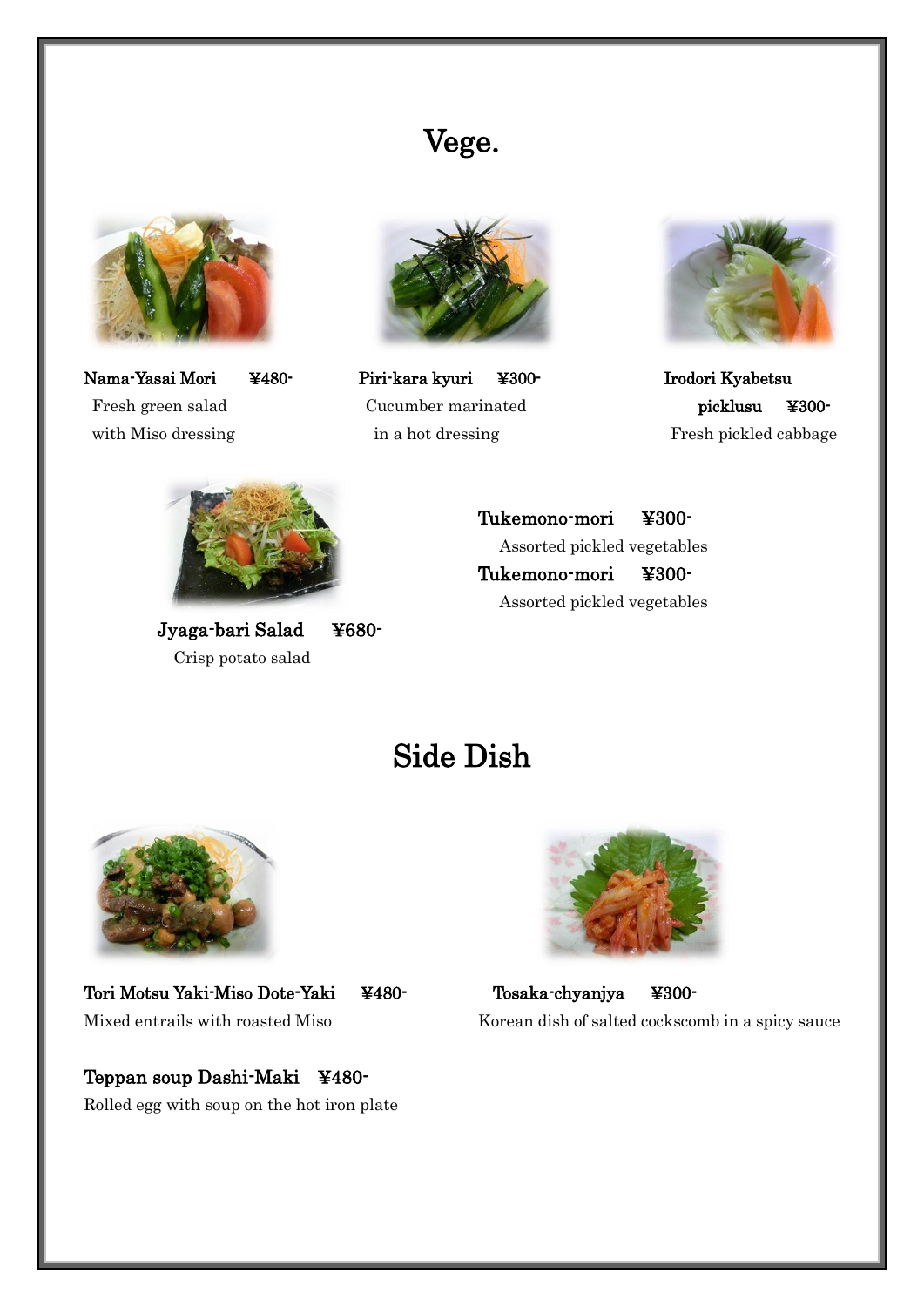## **Rice**



Shio Musubi (2 pieces) ¥300-Light salted rice ball. Enjoy with dip juice from done hot iron plate





Teppan Tamago-kake Gohan ¥400- Tamago Kake Gohan ¥400 We serve rice and egg on the done Our special chicken soup on the rice hot iron plate. Tamago Kake Gohan ¥400- Raw egg on the hot rice. Go simple !



Jidokko Soup ¥280- Seasoning just salt! Much collagen soup. Hot and you can get beauty!

## **Dessert**



### Sweet Potato with Ice cream ¥380-

This sweet potato from Minoya was established in 1891. He is a pioneer of Japanese style sweet potato We serve hot sweet potato with ice cream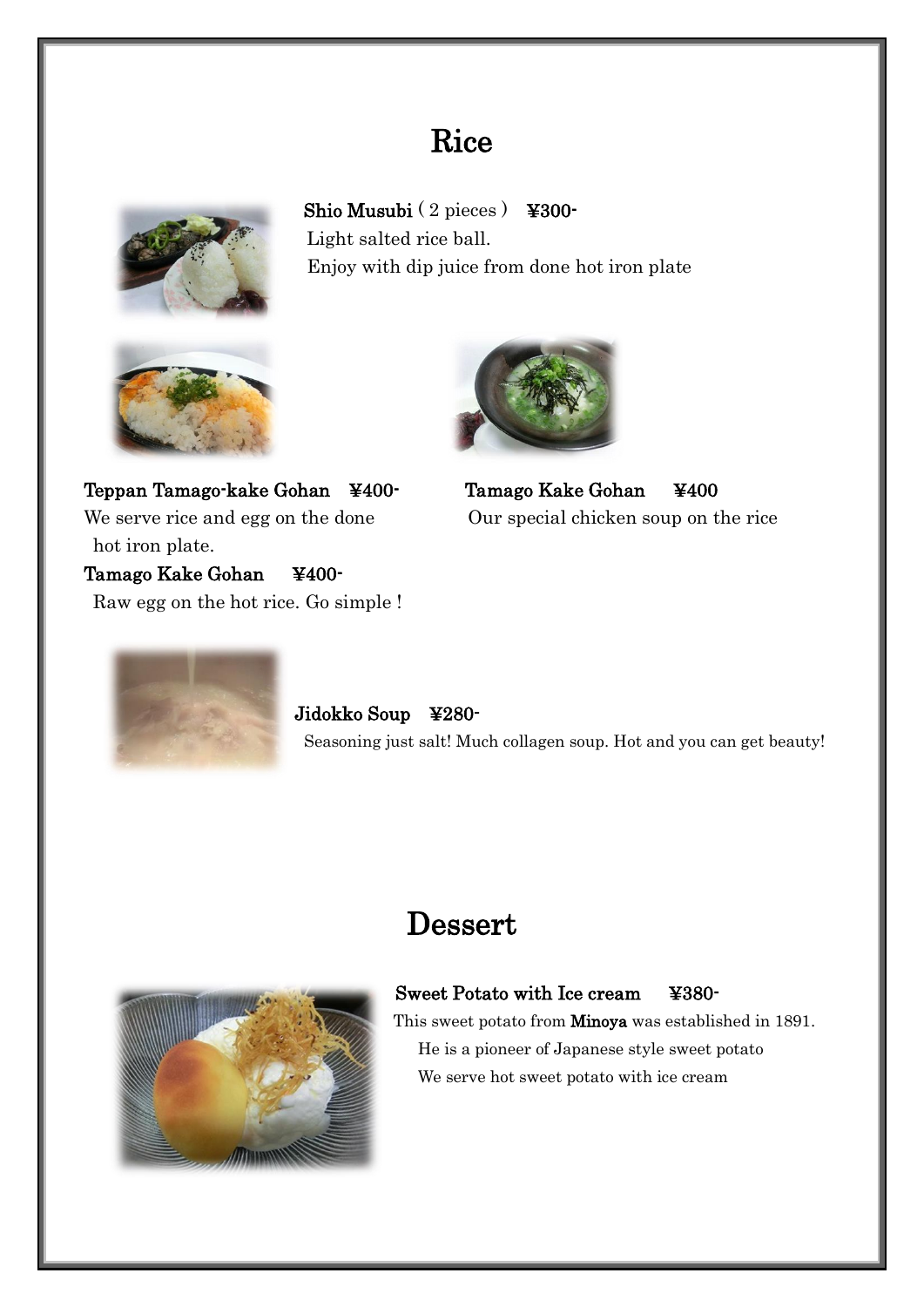## Hot potcooking on the your table

We serve limited only in winter and only for the table seat

### Tori-Syabu Nabe ¥1,680-

※We serve from more than 2 orders

Slightly grilled Jidokko in to our special soup

After done pot, put butter and garlic,

then put Pasta for full of your stomach !

## Tori-Syabu Nabe and assorted Sashimi ¥2,500-

Good Value combo



| Extra menu for pot           |                                                         |
|------------------------------|---------------------------------------------------------|
| Mune-aburi                   | ¥680-                                                   |
| Slightly grilled breast      |                                                         |
| Momo-aburi                   | ¥680                                                    |
| Slightly grilled leg         |                                                         |
| <b>Tsukune</b>               | ¥680                                                    |
| Meat ball                    |                                                         |
| Oteba butu-giri              | ¥480                                                    |
| Cut big wing                 |                                                         |
| Bonjiri                      | ¥380-                                                   |
| tail                         |                                                         |
| Kinkan                       | $\textcolor{blue}{\boldsymbol{\ddot{\textbf{Y}}}}$ 150- |
| Un-laid egg                  |                                                         |
| Yasai-mori                   | ¥500-                                                   |
| Assorted vege.               |                                                         |
| Pasta with butter and garlic | ¥350-                                                   |
| Zou-sui                      | $4450 -$                                                |
| Hotpot& rice porridge        |                                                         |
| Extra soup                   | $4280 -$                                                |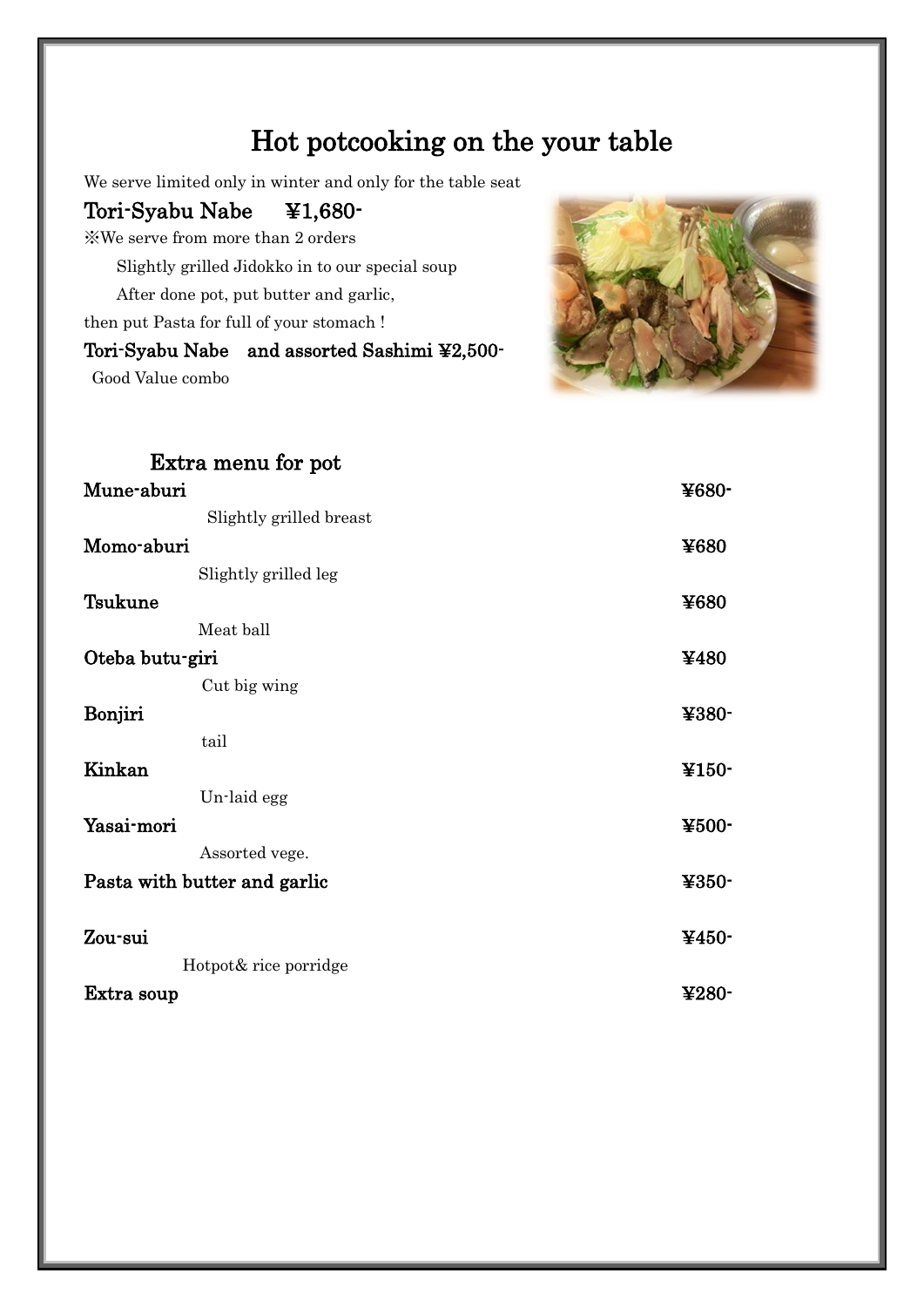# Drink menu

High Ball (Whisky with soda)

The first restaurant serving splash soda barreled high ball

Plain、

Lemon,

YUZU(citron),

Cola,

Ginger,

j

Calpis

Super valuable ! Extra large

Mega high ball all¥680- All your choice of flavors

Mango all¥480-

Super valuable ! Extra large Mega high ball

Ume high ball( high ball with plum wine) Muscat high ball(high ball with muscat liqueur) High punch(high ball with sangria) all¥530

¥830 Ume, Muscat or High punch

#### New Suntory premium malt's ¥480-

We serve barreled draft beer, so you always can taste perfect draft beer We are authorized "master of barreled draft beer Also we applied "super master " Shandy gaff (beer with ginger ale) ¥500- Coke beer(beer with cola) ¥500- Beer with wine ¥550

Non-alcohol beer( alcohol 0.00%)

All free ¥380- Shandy free ¥400- Coke free ¥400-

#### Sake

We are authorized restaurant ! Midorikawa (Niigata) ¥450-

Never changed loco sake from established Kubota(Niigata) ¥500Label of Kubota use traditional Wasi paper named Kadode Washi same name as our restaurant.

On the wall of this 2nd floor, used this Kadode Washi paper !

\*These 2 brewer offer limited items would be sold out soon,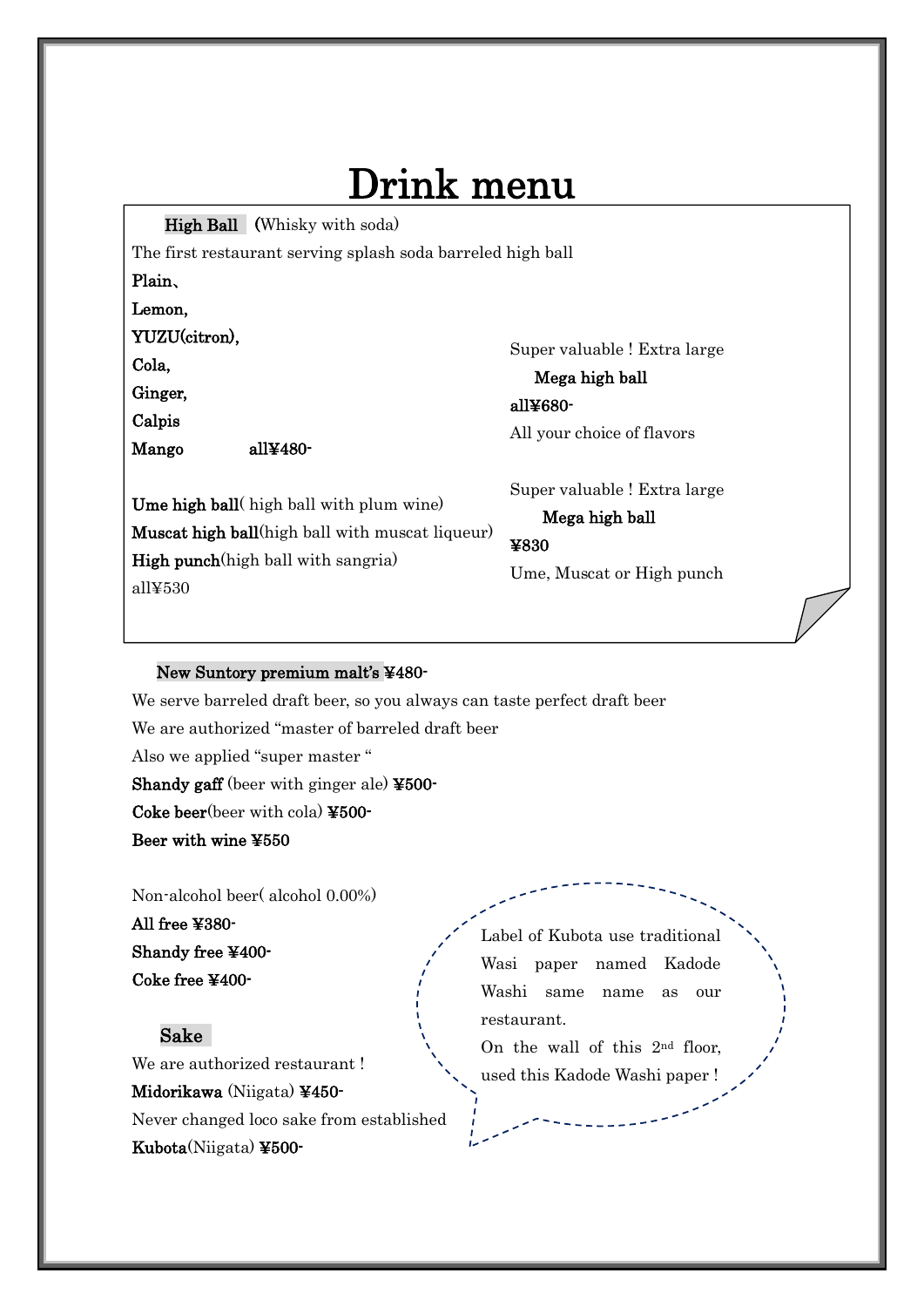#### Ume-syu ( plum wine )

Seifuku brown sugar plum wine ¥550-

Osaka Tenmangu prizewinning

Wakayama kishu nankou plum and Awamori from Seifuku where is southernmost point of Japan

Enjoy clear and refreshing taste

#### Shotyu

We are authorized restaurant

We provide fresh white distilled spirit for you.

Enjoy with your favorite flavors

We serve ice and water from brewer named "Houmei-sui" for our genuine shocyu .

Your order of hot Shotyu with water, it will take a little time, because our shocyu with Houmei water (60% and 40% )matured for 30 days, so we double-boil it.

Enjoy flavor before drink !

Imo-shotyu (spirit distilled from potato )

#### Sassyu Houzan ¥380-

Use the sweet potato and rice are produced by contracted farmers Enjoy rich sweet and thicken texture !

#### Tomino houzan ¥500-

Refreshing citrus taste Taste sharpness pleasant Bottle keep service1 syou (1.8 liter ) ¥7,400- 4 gou ( 0.72 liter ) ¥3,750-

#### Kittyou hozan ¥500-

Full body and rich flavor taste

Hot recommended

#### Bottle keep service1 syou (1.8 liter ) ¥7,400-

4 gou ( 0.72 liter ) ¥3,750-

#### Sato ( white ) ¥550-

Soft texture by white malt

Straight sweetness of Kogane-sengan(sweet potato)

Bottle keep service1 syou (1.8 liter ) ¥8,000--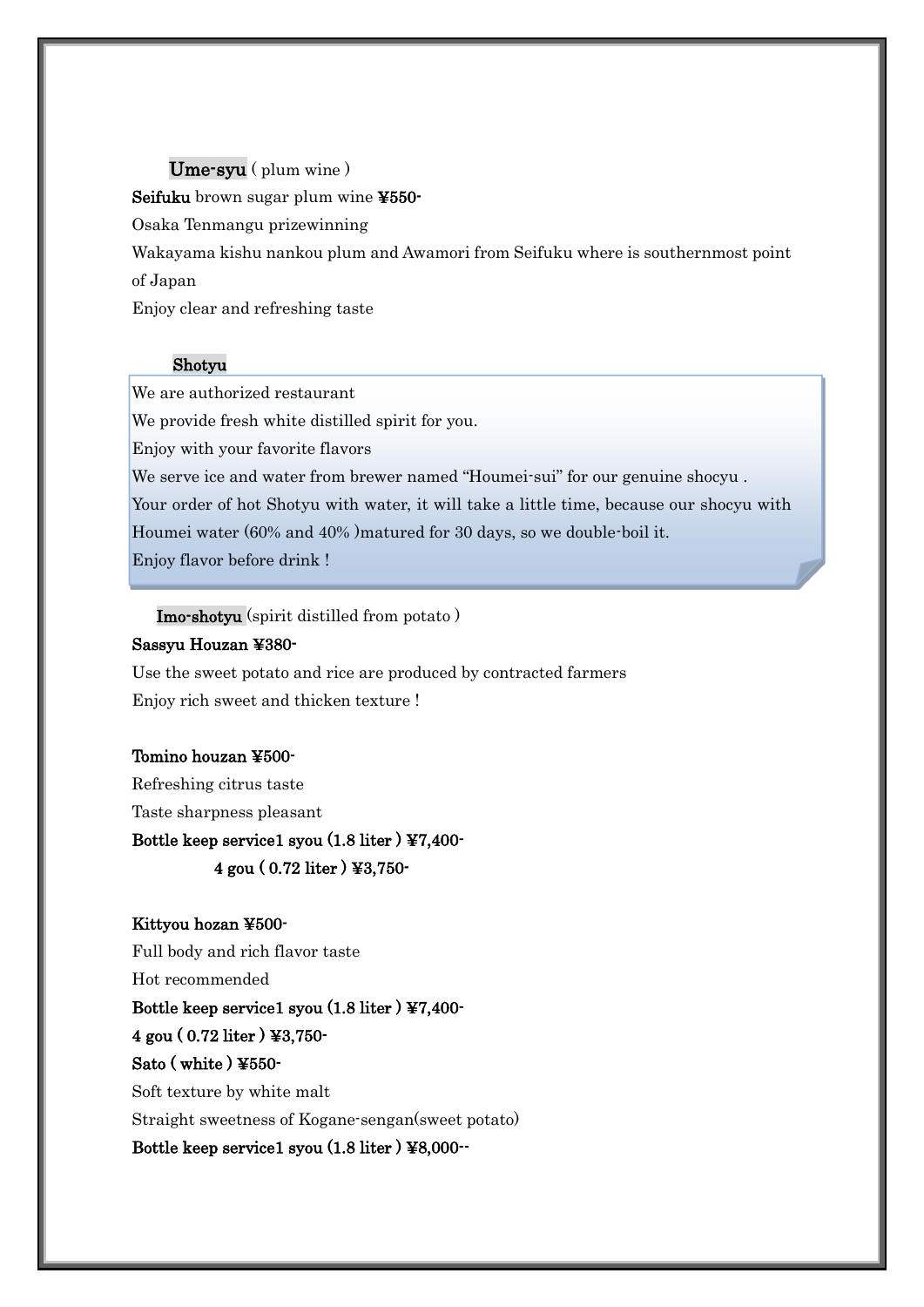### Sato ( black ) ¥600- Strong individuality by black malt Impact sweetness and rich aroma Bottle keep service1 syou (1.8 liter ) ¥8,500--

#### Satuma ¥400-

Loved by loco Characteristic white malt as mild spreading into your mouth

#### Bottle keep service1 syou (1.8 liter ) ¥5,600-

5 gou ( 0.9 liter ) ¥3,000-

#### Kuro-Satuma ( Satuma black ) ¥450-

Orthodox black malt

Mild by hot, refreshing by cold !

Having impact natural sweetness

#### Bottle keep service1 syou (1.8 liter ) ¥5,900-

#### 5 gou ( 0.9 liter ) ¥3,200-

Manreki ( frozen syocyu alco. content 44 %) ¥800 Frozenoriginal syocyu….. Tenshino-yuwaku ( Angel's temptation ) ¥600- Alco. content 40 % High end sweetness and gorgeous flavors

Mugi-syocyu (spirit distilled from wheat ) Hitotubu-no-Mugi ( a grain of wheat ) ¥380- Fresh flavor, deep taste Found differences this and you knew ! Bottle keep service1 syou (1.8 liter ) ¥5,300- 4 gou ( 0.72 liter ) ¥2,750-

Sato wheat ¥500- Feel wheat as material Having impact of deep flavors and softness Bottle keep service1 syou (1.8 liter ) ¥7,400- 4 gou ( 0.72 liter ) ¥3,750-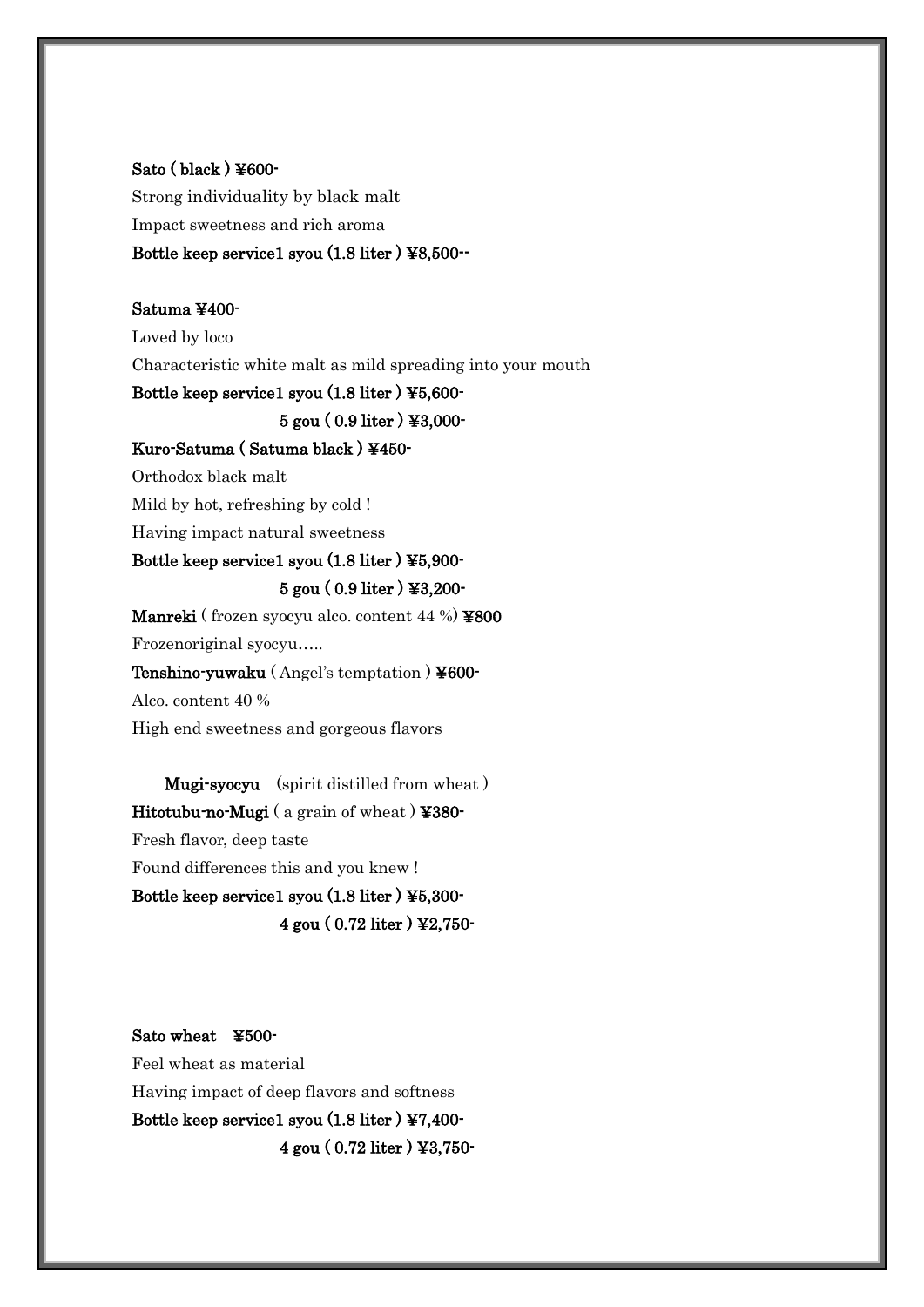Kome-shocyu (spirit distilled from rice ) Manryoku ¥550- Gorgeous freshness flavors, rich clear taste

Enjoy the taste of born at actual nature and fertile land

#### Tokusen houzan Limited series just fresh

Ask for available! We will serve you just very fresh

#### Houzan Imo-koji Zenryou ( whole potato malt ) ¥700-

Used 100 % malt of Kogane Sengan( golden potato) High class special rich flavor

#### Houzan Aya Murasaki-imo koji zenryou ¥700-

100 % Aya purple potato Likes wine flavor. Enjoy special flavor and deep potato's sweetness Hakuten Houzan ¥550- Brewer is fussy about goodness of white malt Taste dry and clear sweetness Siro yutaka jirushi ¥550- Light taste but unique flavor as Shiro Yutaka

Deep impact of aftertaste

### Aya murasaki jirushi

#### ¥550-

Enjoy rich sweetness and bewitching flavor

### Beni higashi jirusi

#### ¥550-

Dry taste first attack after one mouthful sweetness likes chestnut Enjoy flavor of chestnut afterglow